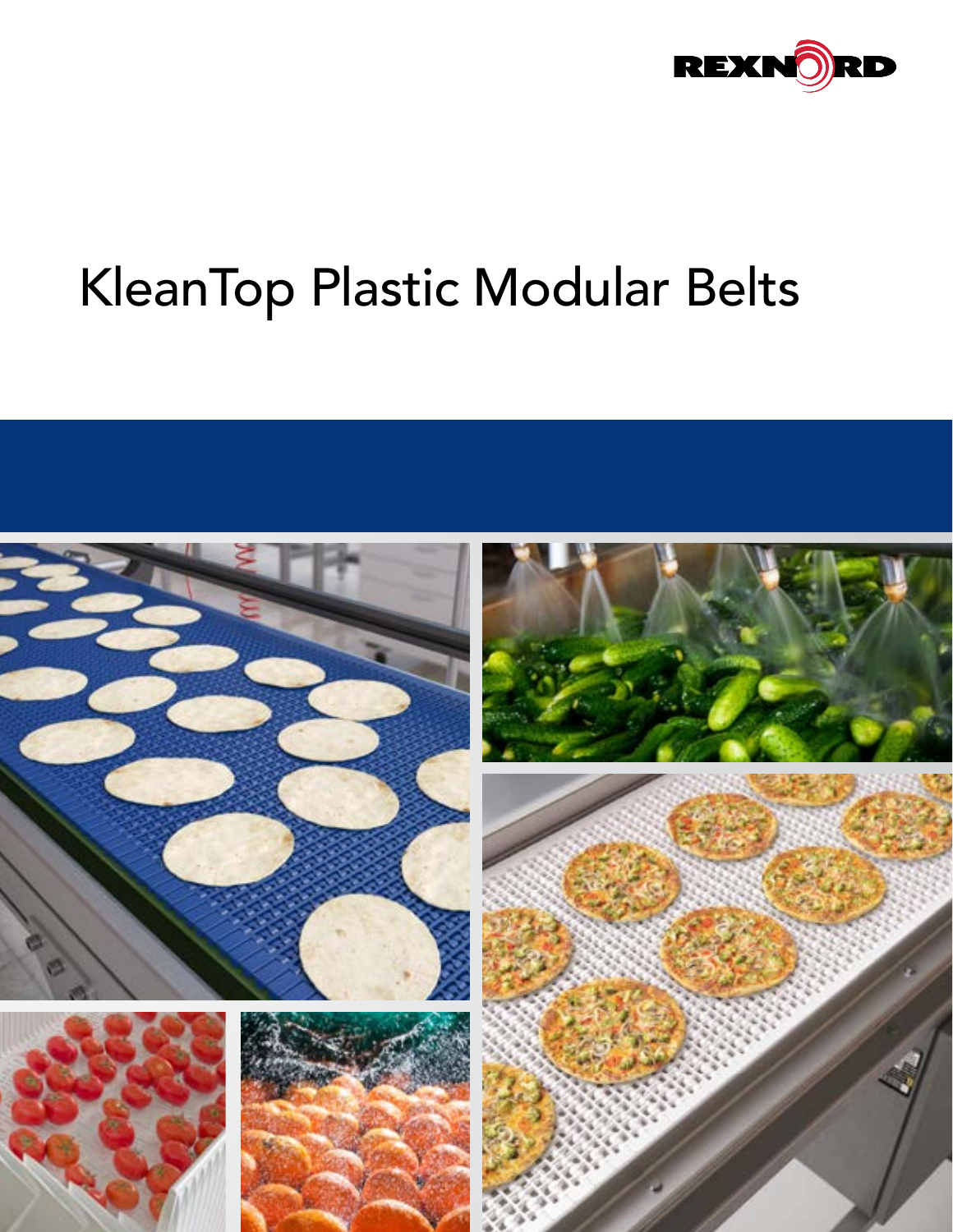# The right product for peration



Today's food consumers' preferences are constantly evolving. Ingredients, packaging and portion sizes mean your operation is constantly adjusting to meet demand. What remains constant throughout this change is the need to reduce costs, achieve sustainable operational objectives and ensure rigorous food safety requirements are met. With Rexnord, our KleanTop® line of plastic modular belts are designed specifically for food processing. Our team of industry experts are here to help you find the right product for your operation, enabling you to meet internal production goals and deliver high quality food for your customers.

### Plastic Modular Belting

Each belting series in the KleanTop line offers a set of unique benefits to the food processing industry including reinforced edges, open hinge for ease in sanitation and rod retention designs.

Learn about the belts in KleanTop line, and scan the QR codes for more details on what each series can offer your operation.



390 Series KleanTop Superior transfer capability ideal for applications with delicate baked goods, or any operation requiring careful handling of fragile products.

Belt Pitch: 0.3 inch / 0.8 millimeter





590 Series KleanTop Optimal combination of ease in cleaning and transfer capability for the bakery, snack, fruit, vegetable, seafood, and poultry industries.

Belt Pitch: 0.5 inch / 12.7 millimeter





1010 Series KleanTop Sixty percent rod exposure for maximum sanitation. Great for applications in bakery, snack, fruit, vegetable and protein processing.

Belt Pitch: 1.0 inch / 25.4 millimeter





1090 Series KleanTop Designed for ease in cleaning and efficient maintenance to reduce downtime in bakery, snack, fruit, vegetable, seafood and poultry processing.

Belt Pitch: 1.0 inch / 25.4 millimeter

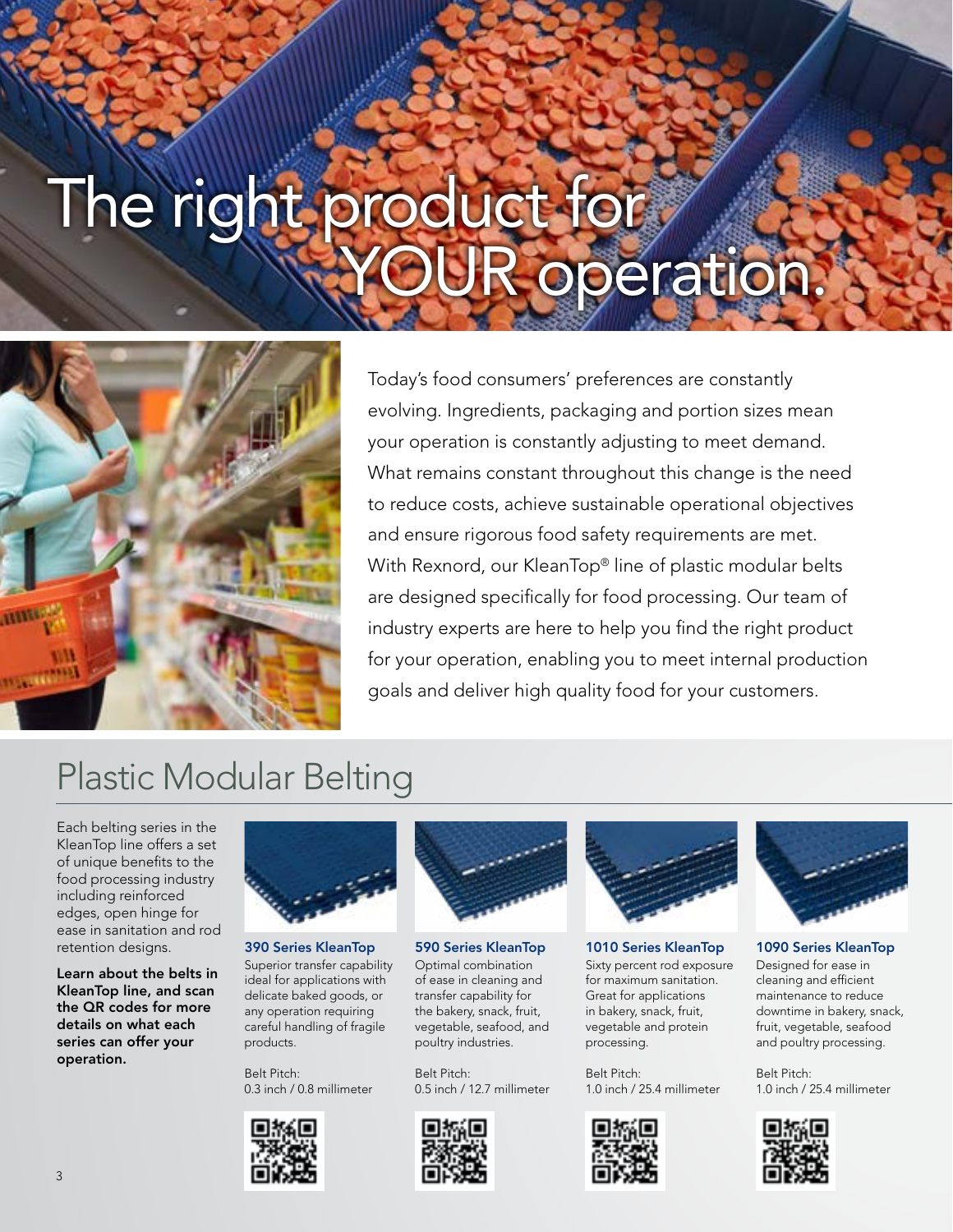### A Full Suite of Benefits

Each belt in the KleanTop line of plastic modular belts was designed to give food processors confidence that the conveyor they install is safe and delivers high performance in food processing applications. Each product series within the KleanTop line offers a unique set of benefits for a variety of food processing applications, including:

- Food-safe materials and colors approved for direct food contact, and ideal for longevity — even in harsh applications and frequent sanitation
- Designed to convey optimal loads in application to maintain throughput levels with minimal product damage
- Optimized rod retention designs that make assembly and disassembly faster, and keep the rod in place during conveyance
- Reinforced designs to minimize risk of product contamination

### Focus on Sustainability

Corporate stewardship is a shared endeavor for all of us. Eliminating waste is an important element in any company's quest for a more sustainable operation and to do our part in taking care of our planet. Rexnord's focus on engineered sustainability means you can partner with us for products and support that guarantee optimal product handling while helping you to meet productivity goals and minimize water and chemical usage.

#### Optimize Productivity

Reliability and durability of the conveyor belting and components determine total uptime and cost to keep the line performance at required levels. Our team of dedicated experts can help you upgrade your conveyors to increase productivity by using state-of-the-art designs and materials for the belts and components.

#### Minimize Water and Chemical Usage

Sanitation is a critical part of food processing, but it also means more water and chemicals used to clean systems. Rexnord focuses on ways to help you reduce the need for excess water in sanitation through easily-cleaned belt designs, or consultation on designing conveyor systems that reduce water usage overall.



1200 Series KleanTop Sideflexing belt with tighter turns and shorter infeed and outfeed lengths to optimize your facility's floorplan.

Belt Pitch: 1.25 inch / 31.75 millimeter



2010 Series KleanTop Easy-to-clean, durable and hygienic belting for general conveying in all food processing applications.

Belt Pitch: 2.0 inch / 50.8 millimeter



5960 Series KleanTop Superior performance in light-duty drainage and secondary wash applications in fruit and vegetable processing.

Belt Pitch: 1.53 inch / 38.9 millimeter



5990 Series KleanTop Strong and durable for de-watering and extreme loads found in primary wash and bulk receiving.

Belt Pitch: 2.25 inch / 57.15 millimeter





8500 Series KleanTop Available in heat- and oil-resistant material to endure hot and abrasive conditions of fryer and oven discharges.

Belt Pitch: 0.75 inch / 19.1 millimeter